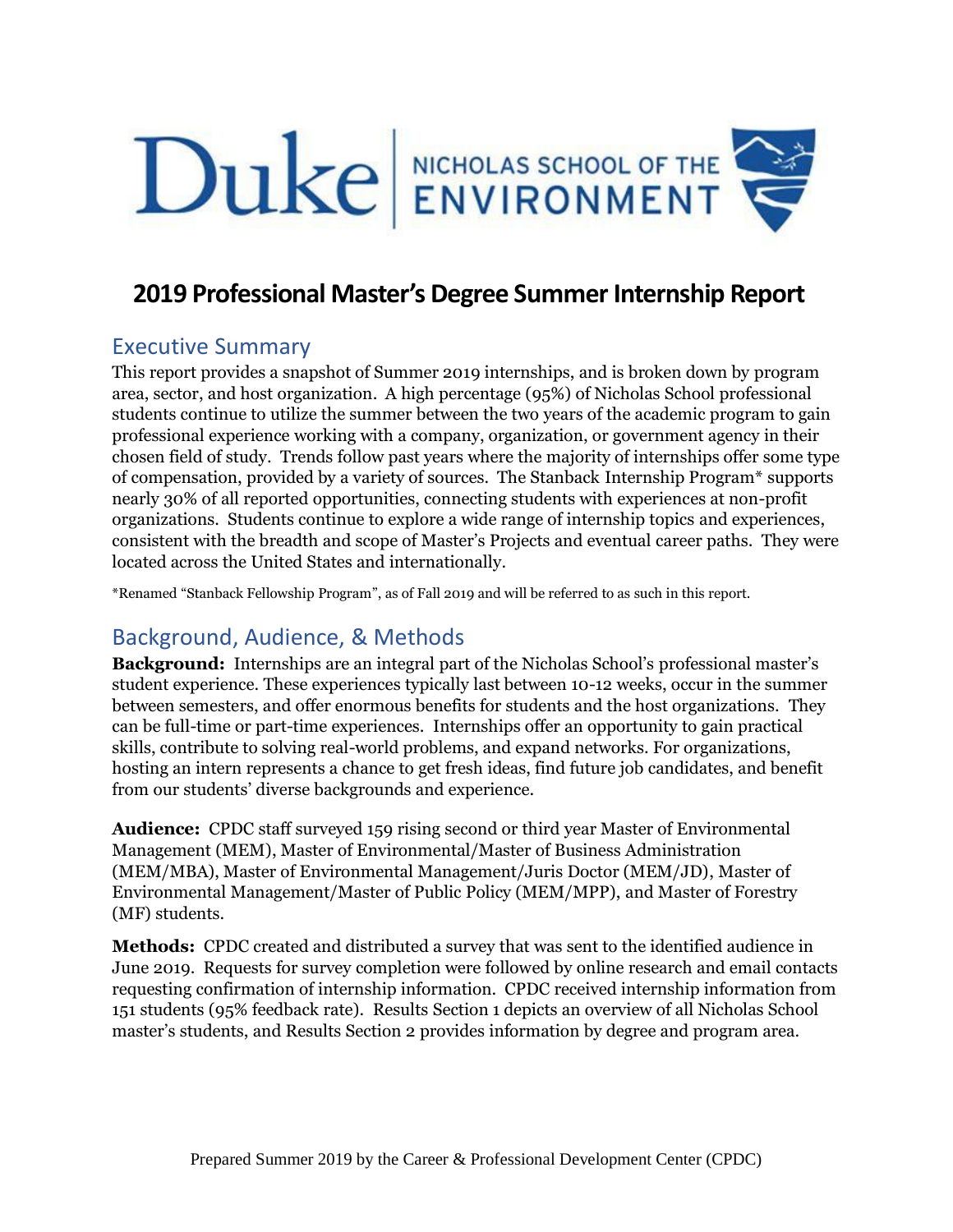# Results Section 1: General Internship Trends

Student opportunities were located in 25 different states (US domestic) and 12 countries. Nonprofit/NGO internships consisted of 45% of internship hosts\*\*, while private sector internships (corporate or consulting firms) comprised 31% of opportunities. Students reported 85% of summer internships were partially or fully funded by either the internship host or from a Dukesupported program.

\*\*58% of NGO internships via th[e Duke Stanback Fellowship Program](https://nicholas.duke.edu/career/for-students/stanback)

#### **Figure 1: Number of Internships by Degree and Program Area**

Of the 151 students who provided information, 95% reported securing a 2019 summer internship. Four students decided not to pursue an internship and three students were in process when data were collected. The following report analyzes 143 internships. Fourteen of 143 respondents (~9%) had Nicholas School of the Environment alumni as supervisors.

| <b>Degree</b>                                                         | Program area                                     | # of<br>Confirmed<br><b>Internships</b> |
|-----------------------------------------------------------------------|--------------------------------------------------|-----------------------------------------|
| <b>Master of Environmental Management (MEM)</b>                       |                                                  |                                         |
|                                                                       | <b>Business and Environment</b>                  | 15                                      |
|                                                                       | <b>Coastal Environmental Management</b>          | 14                                      |
|                                                                       | <b>Energy and Environment</b>                    | 28                                      |
|                                                                       | <b>Ecotoxicology and Environmental</b><br>Health | 10                                      |
|                                                                       | <b>Environmental Economics and Policy</b>        | 20                                      |
|                                                                       | <b>Ecosystem Science and Conservation</b>        | 23                                      |
|                                                                       | Global Environmental Change                      | $\mathbf{1}$                            |
|                                                                       | <b>Water Resources Management</b>                | 13                                      |
| <b>Master of Forestry (MF)</b>                                        |                                                  |                                         |
|                                                                       | <b>Forest Resource Management</b>                | $\overline{2}$                          |
| <b>MEM/MF</b> (concurrent degree)                                     |                                                  |                                         |
|                                                                       | <b>Ecosystem Science and Conservation</b>        | $\mathbf{2}$                            |
|                                                                       | <b>Environmental Economics and Policy</b>        | 1                                       |
| <b>MEM/MBA (Master of Business Administration; concurrent degree)</b> |                                                  |                                         |
|                                                                       | <b>Business and Environment</b>                  | 4                                       |
|                                                                       | <b>Energy and Environment</b>                    | 5                                       |
| <b>MEM/MPP (Master of Public Policy; concurrent degree)</b>           |                                                  |                                         |
|                                                                       | <b>Energy and Environment</b>                    | 1                                       |
|                                                                       | <b>Ecosystem Science and Conservation</b>        | $\mathbf{1}$                            |
| <b>MEM/JD (Juris Doctor; concurrent degree)</b>                       |                                                  |                                         |
|                                                                       | <b>Coastal Environmental Management</b>          | 3                                       |
|                                                                       | <b>Total Internships</b>                         | 143                                     |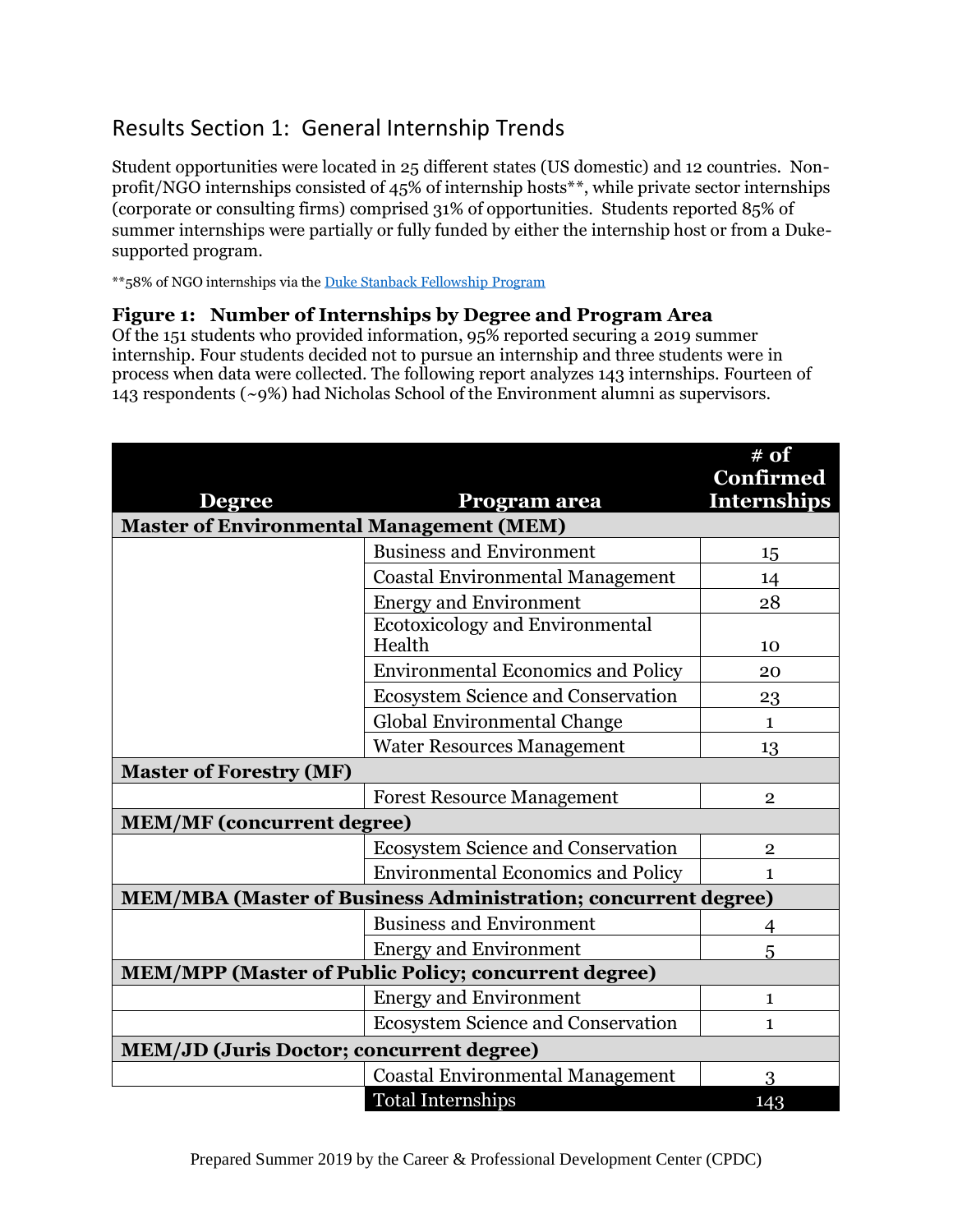### **Figure 2. Student Internship Locations**

Internship projects ranged from policy or data analysis to field-based experiences in a range of locations and for employers across the globe. United States internship locations (noted in yellow) included *Arizona, California, Colorado, District of Columbia, Georgia, Illinois, Louisiana, Maryland, Massachusetts, Minnesota, Montana, Nevada, New Jersey, New York, North Carolina, Ohio, Oregon, Pennsylvania, South Carolina, South Dakota, Texas, Utah, Virginia, and Wyoming.* Twelve students held international experiences (noted in red) in *the Bahamas, China, England, Gabon, India, Italy, Jamaica, Netherlands, Peru, Republic of Kiribati, Switzerland, and Zambia*.





Prepared Summer 2019 by the Career & Professional Development Center (CPDC)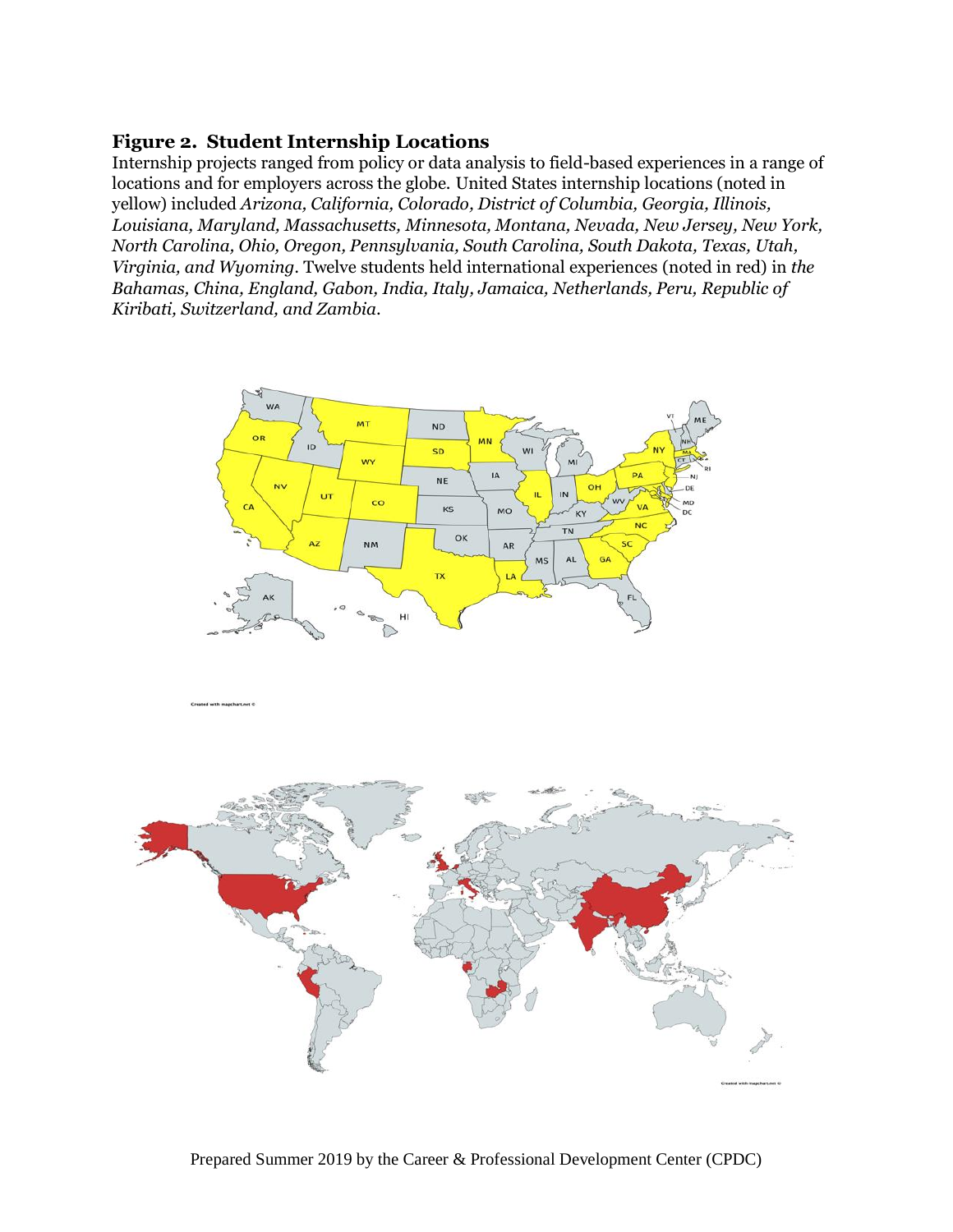#### **Figure 3. Internships by Sector**

Nicholas School master's students desire a broad range of internship experiences in the areas of policy analysis, resource and project management, outreach and communications, and data collection. As such, internship hosts represent many sectors of employment.



### **Figure 4. Internship Funding Sources**

Students fund their internships from a variety of sources, often times utilizing multiple funding sources for their summer experience. The [Stanback Fellowship Program](https://nicholas.duke.edu/career/for-students/stanback) provides partial funding for Duke students matched with select non-profit host for ~11 weeks.



Prepared Summer 2019 by the Career & Professional Development Center (CPDC)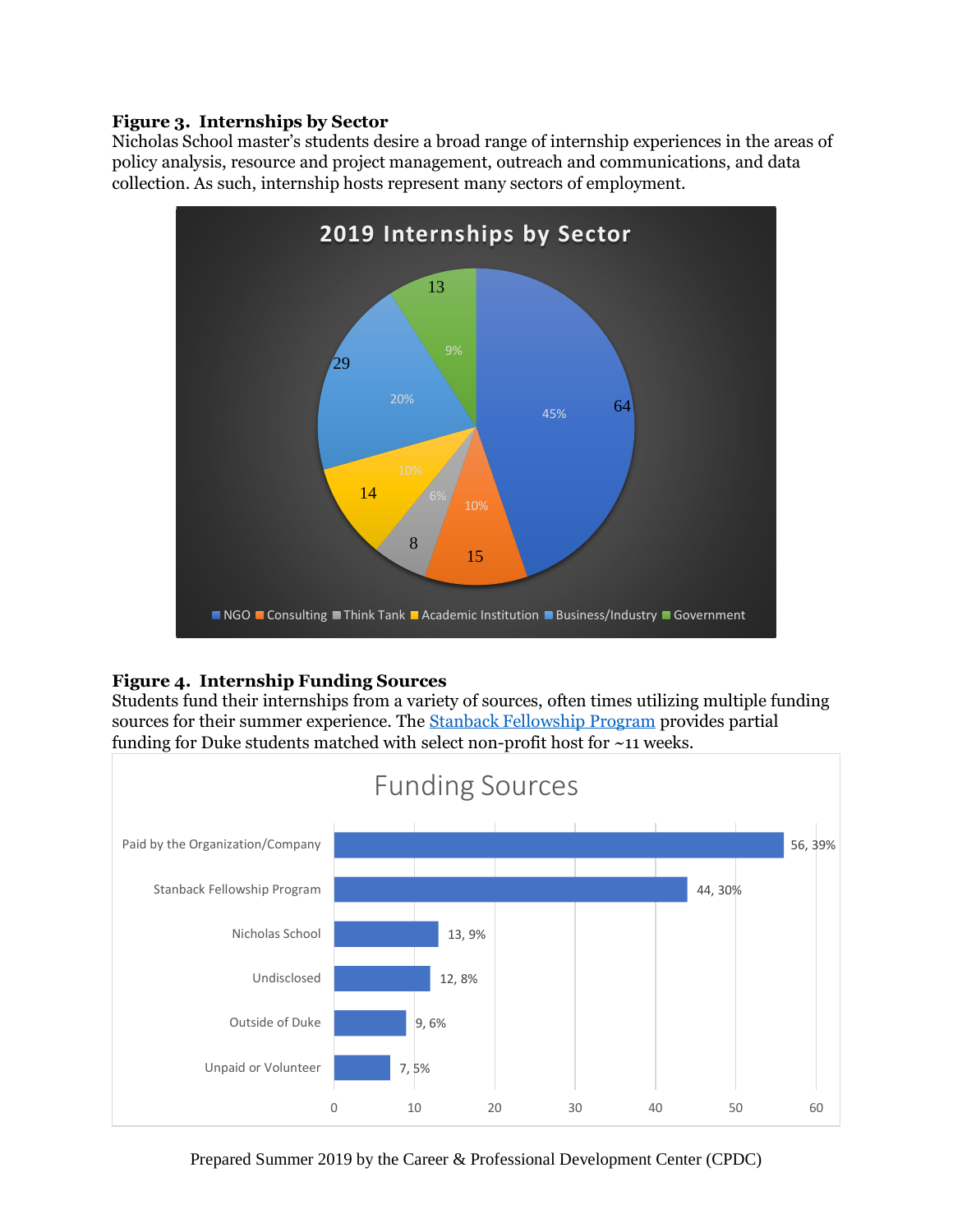# Results Section 2: Internships by Degree and Program area

## **Master of Environmental Management (MEM)**

In 2019, students within the MEM program (including concurrent degree students) are listed across the eight program areas. The MF program is also listed (including concurrent degree students). Students within the MEM program are separated by program area. Their internship data are presented by sector, internship host organization, and geographic location.



## **MEM: Business and Environment (BE)**

*Organizations represented:*

- 3M in Minneapolis, Minnesota
- AECOM in Shanghai, China
- Clif Bar in Emeryville, California
- Comcast in Philadelphia, Pennsylvania\*
- Mayo Clinic in Rochester, Minnesota
- ERM in Washington, DC, and Raleigh, North Carolina
- Impossible Foods in Redwood City, California
- National Park Service in Orick, California\*
- Nike in Portland, Oregon\*
- Natural Resources Defense Council in San Francisco, California
- PepsiCo in Plano, Texas\*
- Quantis International in Boston, Massachusetts
- Tesla in San Francisco, California
- US Environmental Protection Agency in Durham, North Carolina
- Walmart in Shenzhen, China
- WeWork in San Francisco, California
- World Wildlife Fund in Bejiing, China
- Sodexo in Atlanta, Georgia
- Yerdle Recommerce in San Francisco, California

\**Indicates an MEM/MBA concurrent degree student*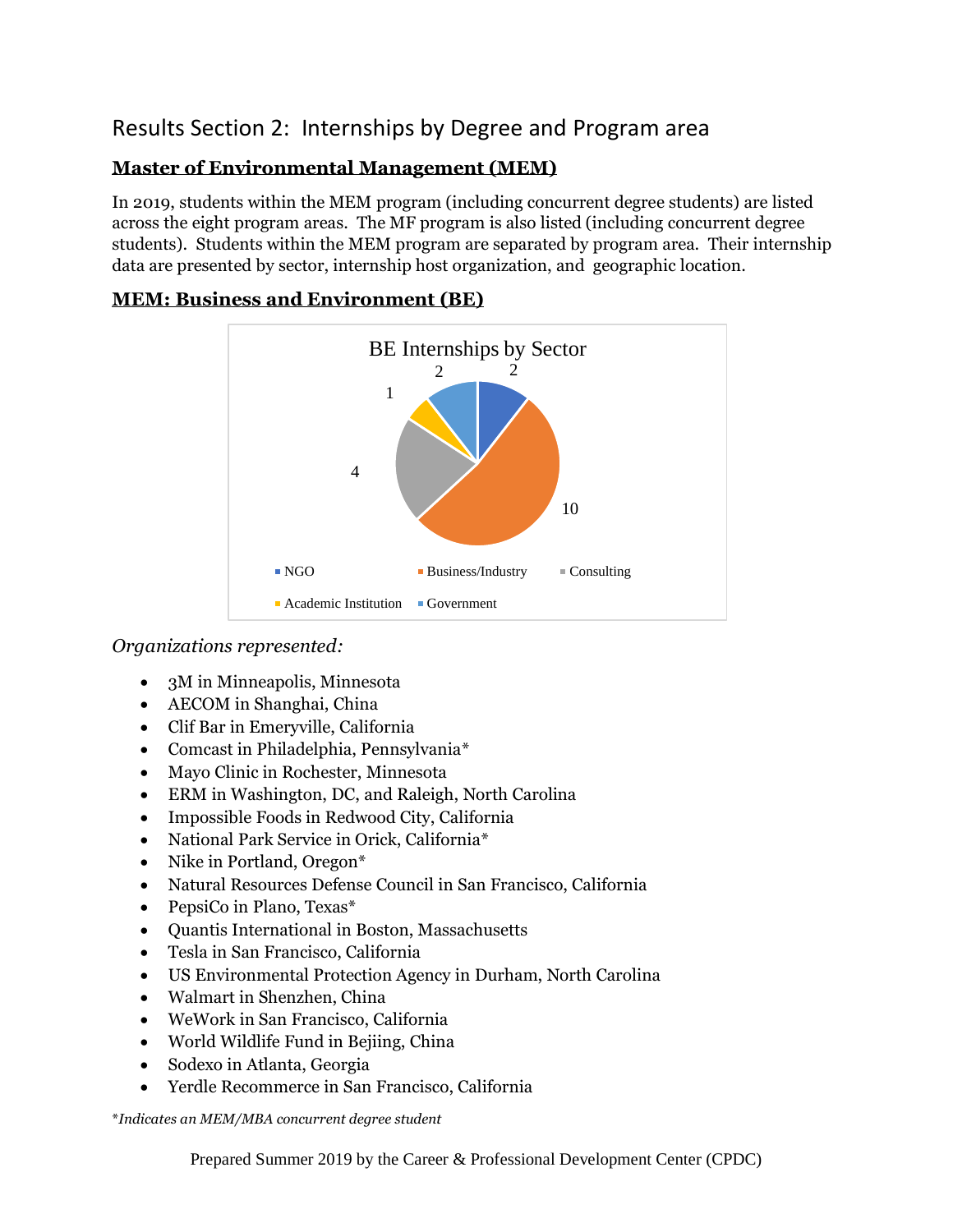

### **MEM: Coastal Environmental Management (CEM)**

- Chesapeake Conservancy in Annapolis, Maryland
- International Fund for Animal Welfare in Yarmouth Port, Massachusetts
- Duke University in Durham, North Carolina
- Duke Marine Lab in Beaufort, North Carolina (remote)
- Small Hope Bay Foundation in Andros, Bahamas
- Natural Resources Defense Council in New York, New York, and San Francisco, California
- Nicholas Institute for Environmental Policy Solutions in Durham, North Carolina
- North Carolina Coastal Federation in Newport, North Carolina
- Outer Banks Center for Dolphin Research in Manteo, North Carolina
- Program for the Study of Development Shorelines in Cullowhee, North Carolina
- Sea Semester at Phoenix Islands, Republic of Kiribati
- Southern Environmental Law Center in Chapel Hill, North Carolina, and Charleston, South Carolina
- Surfrider Foundation in San Clemente, California
- The Nature Conservancy in Kill Devil Hills, North Carolina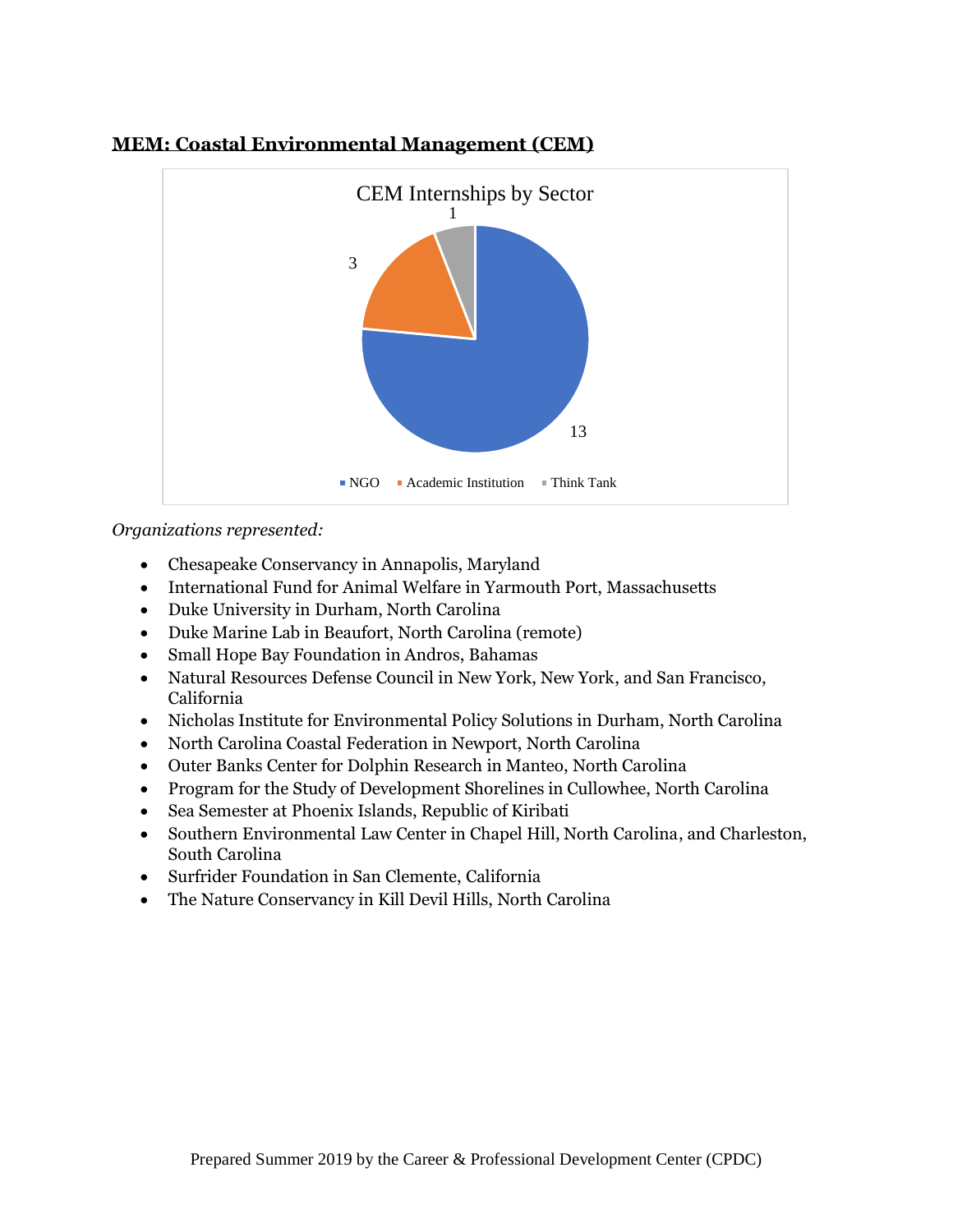## **MEM: Energy and Environment (EE)**



- Abbott Laboratories in Chicago, Illinois
- City of Fresno in Fresno, California\*
- Chevron in Houston, Texas
- Chinese Academy of Forestry in Dengkou County, China
- Cypress Creek Renewables in Santa Monica, California
- Environmental Defense Fund in Raleigh, North Carolina\*\*
- Enviva Biomass in Bethesda, Maryland
- Federal Energy Regulatory Agency in Washington, DC
- Friends of the Earth in Berkeley, California
- ICF in Fairfax, Virginia
- National Grid Partners in Los Gatos, California\*
- North Carolina Clean Energy Technology Center in Raleigh, North Carolina
- New York Power Authority in White Plains, New York
- North Carolina Sustainable Energy Association in Raleigh, North Carolina
- Natural Resources Defense Council in New York, New York
- Pattern Energy in San Francisco, California
- PowerSecure in Durham, North Carolina
- Rocky Mountain Institute in Basalt, Colorado and New York, New York
- ScottMadden in Raleigh, North Carolina\*
- SJF Ventures in Durham, North Carolina\*
- Solar Sister in Washington, DC
- South Centre in Geneva, Switzerland
- Southern California Edison in Los Angeles, California
- Standard Microgrid in Lusaka, Zambia
- Sustainable Jersey in Ewing, New Jersey
- Sygyzy Consulting in London, England
- Syncarpha Capital in New York, New York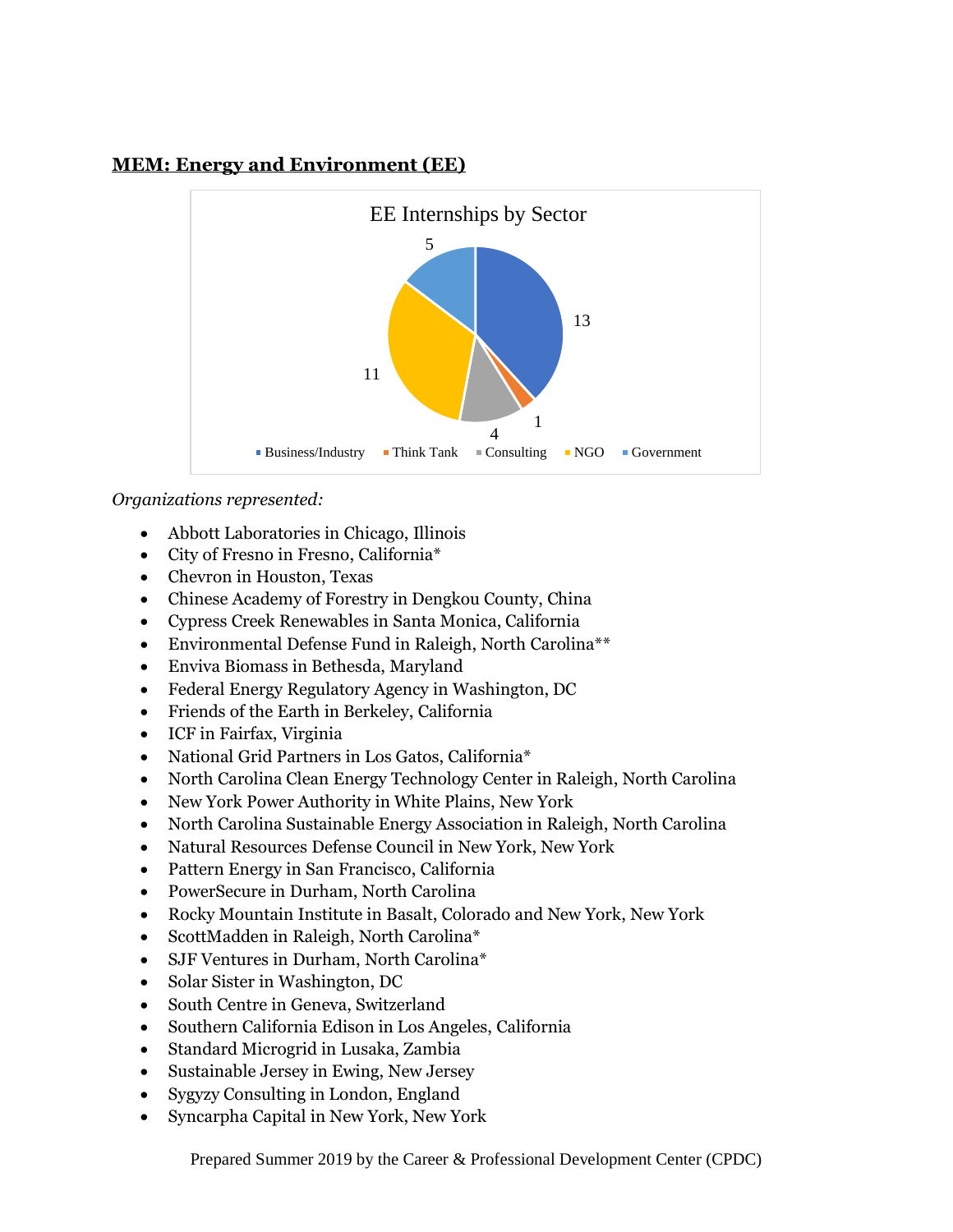- US Department of the Navy in Washington, DC
- United Nations Environment Programme in Geneva, Switzerland
- WeWork in San Francisco, California

*\*Indicates an MEM/MBA concurrent degree student \*\*Indicates an MEM/MPP concurrent degree student*

### **MEM: Environmental Economics and Policy (EEP)**



- Blue Ridge Environmental Defense League in Glendale Springs, North Carolina
- Campbell Global in Flagstaff, Arizona\*
- Center for Large Landscape Conservation in Bozeman, Montana
- DC Water in Washington, DC
- Duke Environmental Law and Policy Clinic in Durham, North Carolina
- Environmental Defense Fund in Raleigh, North Carolina
- Environment North Carolina in Raleigh, North Carolina
- Environmental Law Institute in Washington, DC
- ERM in Raleigh, North Carolina
- International Institute for Sustainable Development in Geneva, Switzerland
- Las Vegas Sands Corp in Las Vegas, Nevada
- North Carolina League of Conservation Voters in Raleigh, North Carolina
- NC Waste Awareness Reduction Network in Durham, North Carolina
- Nyanpo Yutze Conservation Association in Baiyu County, China
- Oregon Department of Environmental Quality in Portland, Oregon
- Ortec in Rotterdam, Netherlands
- Sierra Club North Carolina in Raleigh, North Carolina
- Southern Environmental Law Center in Chapel Hill, North Carolina
- United Nations Environment Programme in Kingston, Jamaica
- Walmart in Shenzhen, China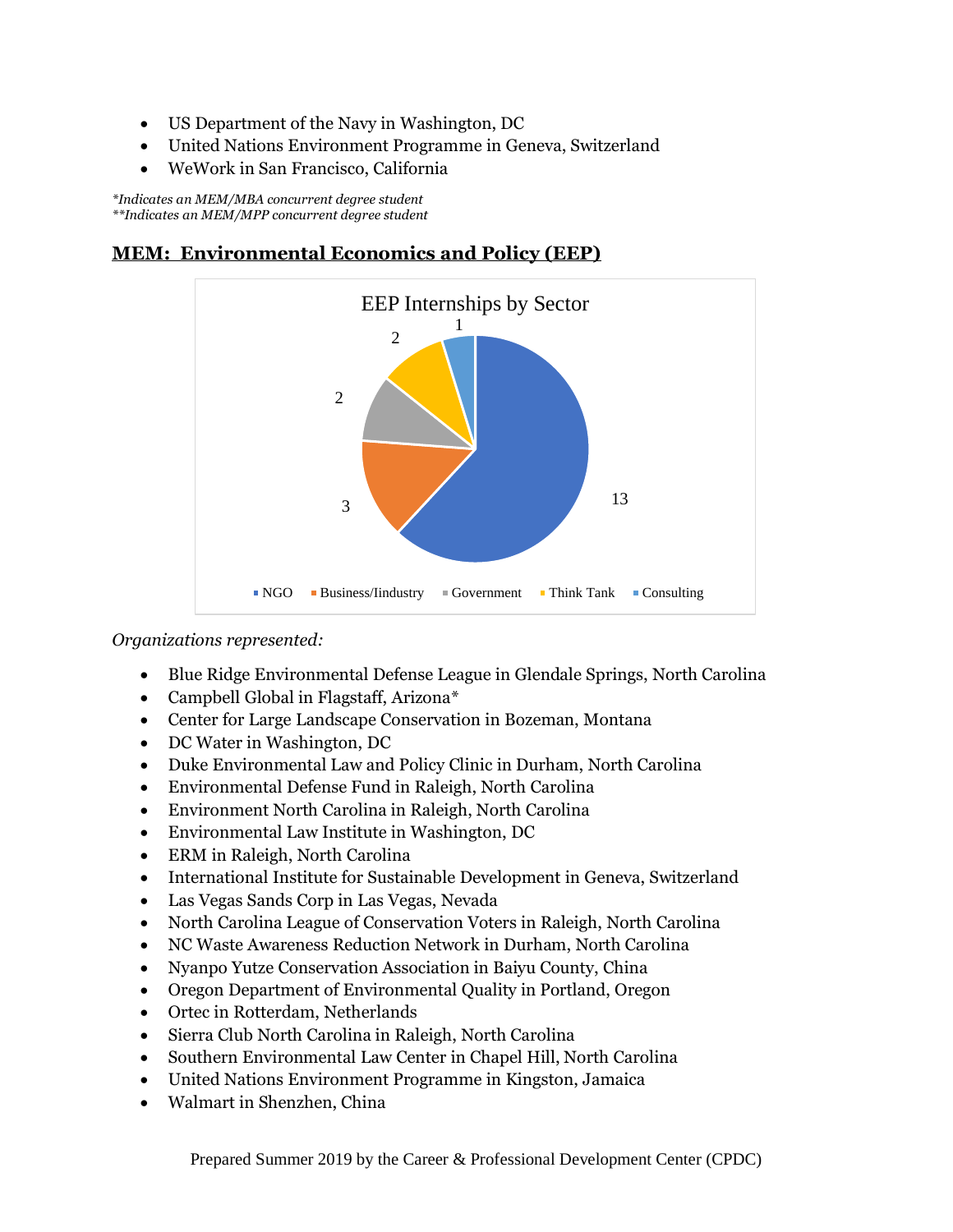



*Organizations represented:*

- Campbell Global in Portland, Oregon<sup>\*\*</sup>
- Center for Biological Diversity in Portland, Oregon
- Center for Large Landscape Conservation in Bozeman, Montana
- Clark Lab at Duke University in Durham, North Carolina
- Conservation Trust for North Carolina in Raleigh, North Carolina
- Duke Forest in Durham, North Carolina\*\*
- Jackson Hole Conservation Alliance in Jackson, Wyoming
- Master's Project research in Peru
- National Parks Conservation Association in Asheville, North Carolina
- National Wildlife Refuge Association in Washington, DC
- Nicholas Institute for Environmental Policy in Durham, North Carolina
- Poulsen Lab at Duke University in Makokou, Gabon
- Resources for the Future in Washington, DC
- Small Hope Bay Foundation in Fresh Creek, Andros, Bahamas
- Southern Appalachian Highlands Conservancy in Asheville, North Carolina
- SureHarvest in San Ramon, California
- The Nature Conservancy in Rapid City, South Dakota, and Durham, North Carolina
- Three Rivers Land Trust in Salisbury, North Carolina
- Triangle Land Conservancy in Durham, North Carolina
- Union of Concerned Scientists in Washington, DC<sup>\*</sup>
- US Fish and Wildlife Service in Bloomington, Minnesota
- World Trade Organization in Geneva, Switzerland
- WSP USA in Raleigh, North Carolina

*\*Indicates an MEM/MPP concurrent degree student \*\* Indicates an MEM/MF concurrent degree student*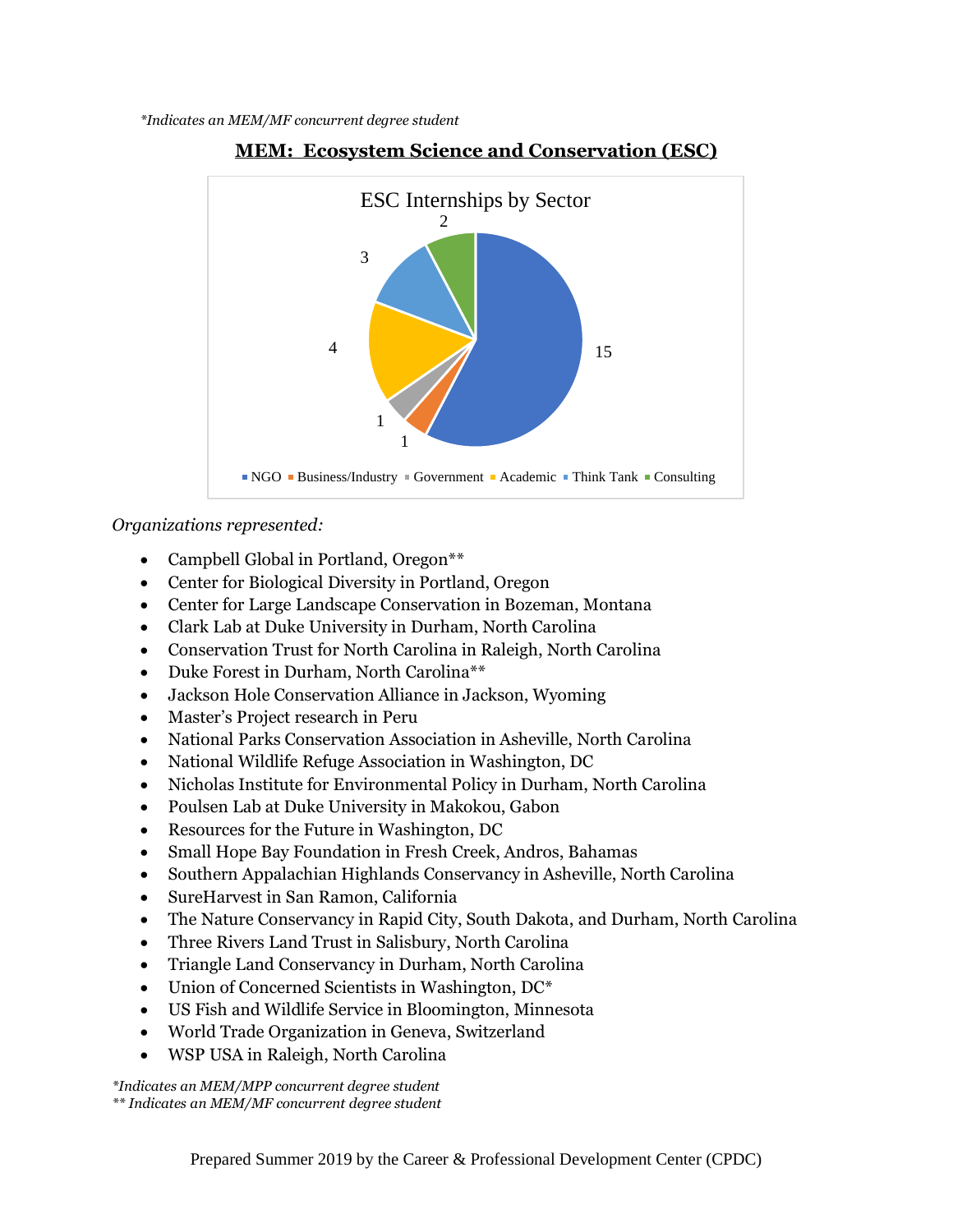

## **MEM: Ecotoxicology and Environmental Health (EEH)**

*Organizations represented:*

- Clean Water for North Carolina in Durham, North Carolina
- Duke University Superfund Center in Durham, North Carolina
- Duke University Marine Lab in Beaufort, North Carolina
- Duke University in Durham, North Carolina
- Earthjustice in Washington, DC
- Environmental Working Group in Washington, DC
- Integral Consulting in Annapolis, Maryland
- North Carolina Conservation Network in Raleigh, North Carolina

## **MEM: Global Environmental Change (GEC)**

*One student reported this program area and held a Bass Connections internship at Duke University in Durham, North Carolina.*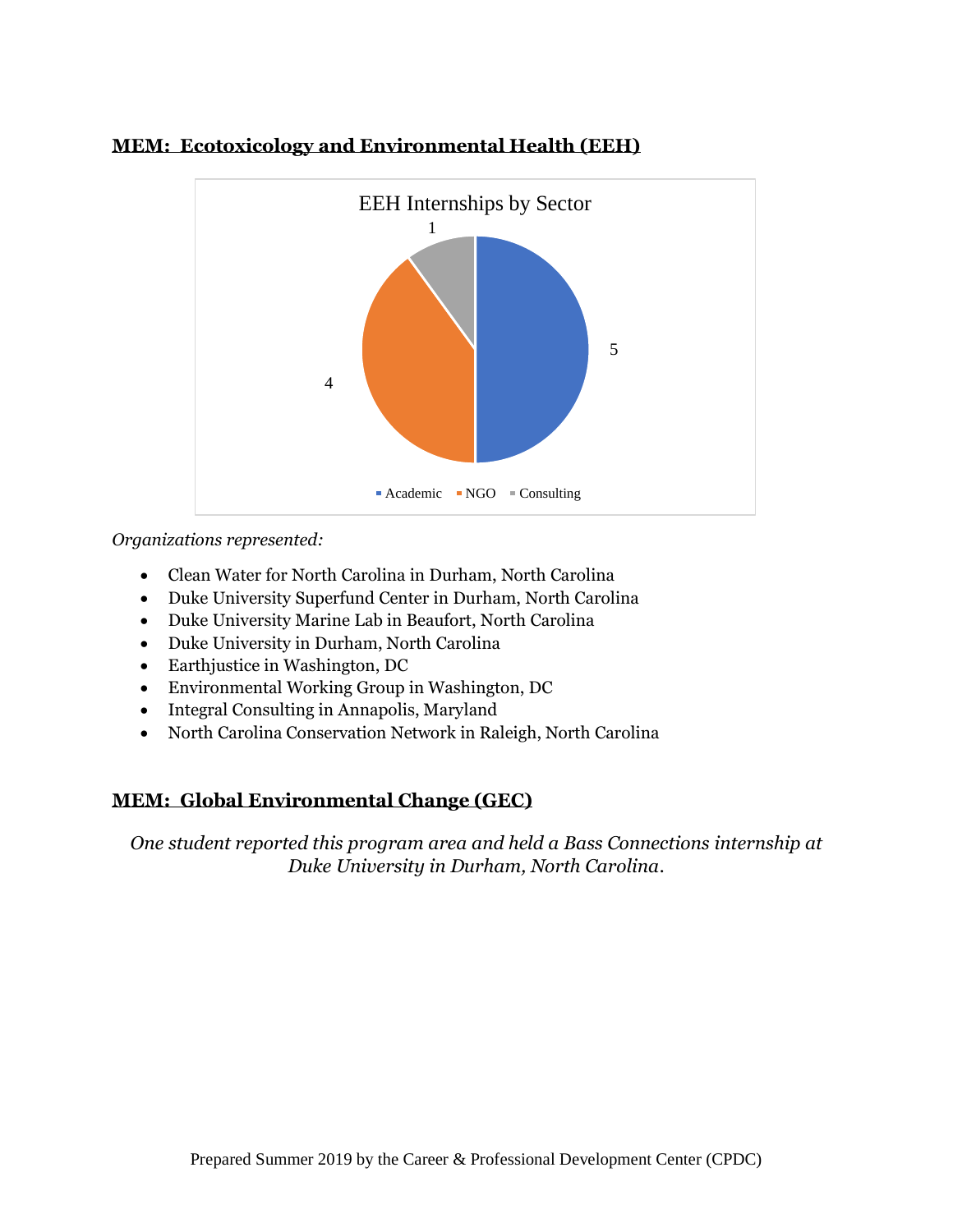

#### **MEM: Water Resources Management (WRM)**

- American Rivers in Durham, North Carolina
- BAA Water Consultants in Denver, Colorado
- Chinese Academy of Forestry in Bayan Nur, China
- Citizens Bank in Cleveland, Ohio
- Conservation Trust for North Carolina in Raleigh, North Carolina
- DC Water in Washington, DC
- International Organization for Migration in Geneva, Switzerland
- North Carolina Sustainable Energy Association in Raleigh, North Carolina
- The Conservation Fund in Chapel Hill, North Carolina
- Triangle J Council of Governments in Durham, North Carolina
- VHB, Inc. in Raleigh, North Carolina
- Western States Water Council in Salt Lake City, Utah